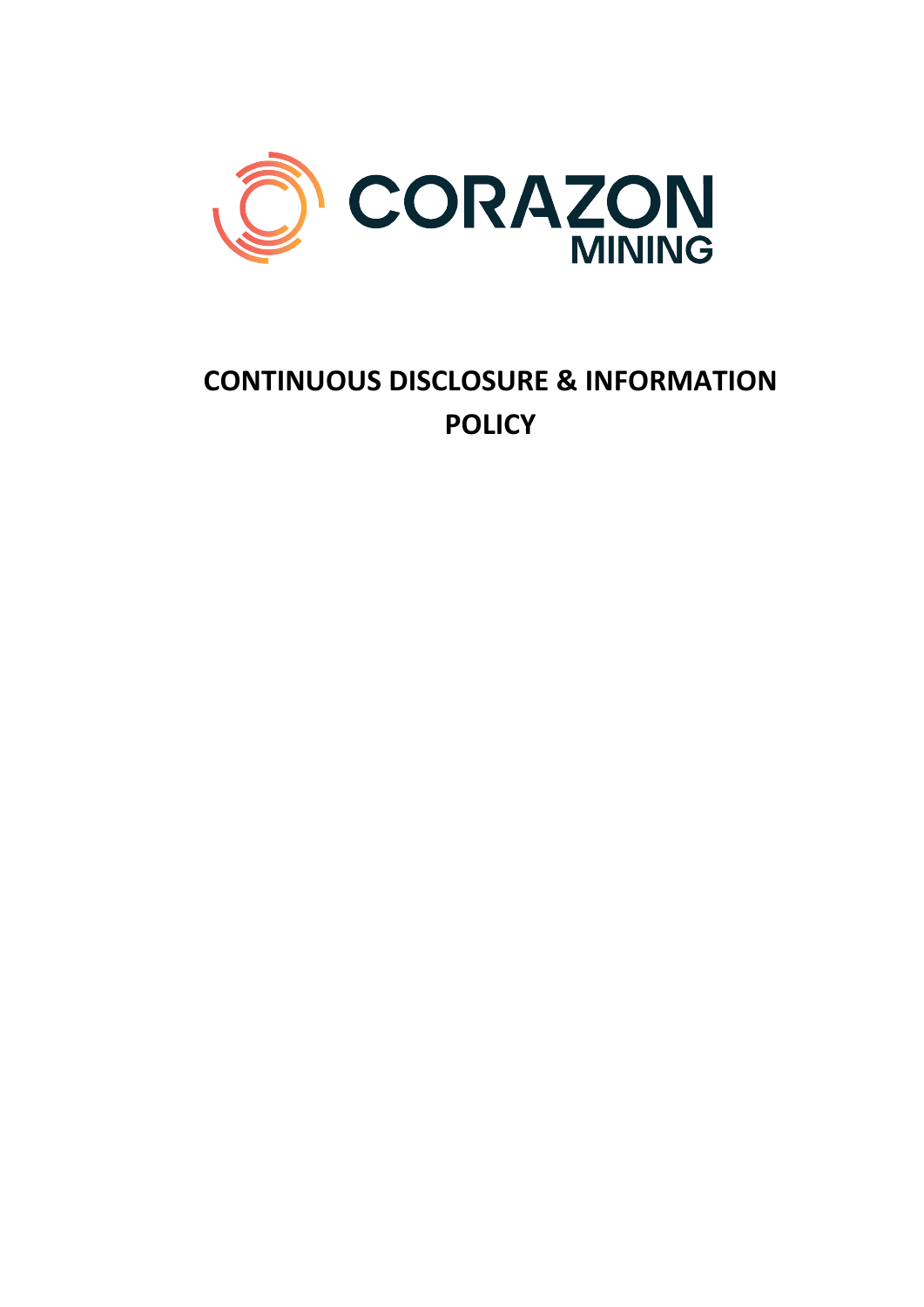# **1. INTRODUCTION**

### 1.1 **PURPOSE OF POLICY**

The purpose of Corazon Mining Limited's (Corazon) Continuous Disclosure and Information Policy (Policy) is to set out the procedure for:

- identifying material price sensitive information (Material Information) and reporting it to the Company Secretary for review;
- ensuring Corazon achieves best practice in complying with its continuous disclosure obligations under the Corporations Act 2001 (Cth.) (Corporations Act), the ASX Listing Rules (Listing Rules) and the ASX Corporate Governance Principles and Recommendations;
- ensuring Corazon and individual officers do not contravene the Corporations Act or Listing Rules (which carry serious penalties); and
- protecting confidential information of Corazon from unauthorised disclosure.

This Policy applies to all directors of Corazon and its subsidiaries, the Managing Director's direct reports and the Company Secretary, and members of senior management.

All Corazon staff must be aware of the existence of this Policy and be familiar with its terms so they report potentially market-sensitive information to the appropriate persons within Corazon and can assist with maintaining confidentiality around commercially sensitive information.

For the purposes of this Policy, Managing Director and Company Secretary mean the Managing Director and Company Secretary of Corazon or their properly appointed delegate.

### **1.2 PROCEDURES**

The following procedures will apply to safeguard against breaches of Corazon's continuous disclosure obligations:

- directors and senior management must immediately notify the Company Secretary as soon as they become aware of information that may be Material Information or any breach of confidence in relation to confidential information;
- senior management must ensure staff are aware they must not disclose confidential information of Corazon (such as manuals, strategies or financial data) to any person outside the Corazon Group; and
- the Company Secretary will:
	- $\circ$  review the information that may be Material Information reported by senior management;
	- $\circ$  determine, in consultation with the Managing Director, whether the information is Material Information that requires disclosure to the ASX; and
	- $\circ$  co-ordinate the actual form of disclosure with the relevant members of management.

Examples of matters which may constitute Material Information and may require disclosure are set out in Annexure A of this Policy. You should use these examples as a guide and should not take it to be an exhaustive list of matters that must be notified to the Company Secretary.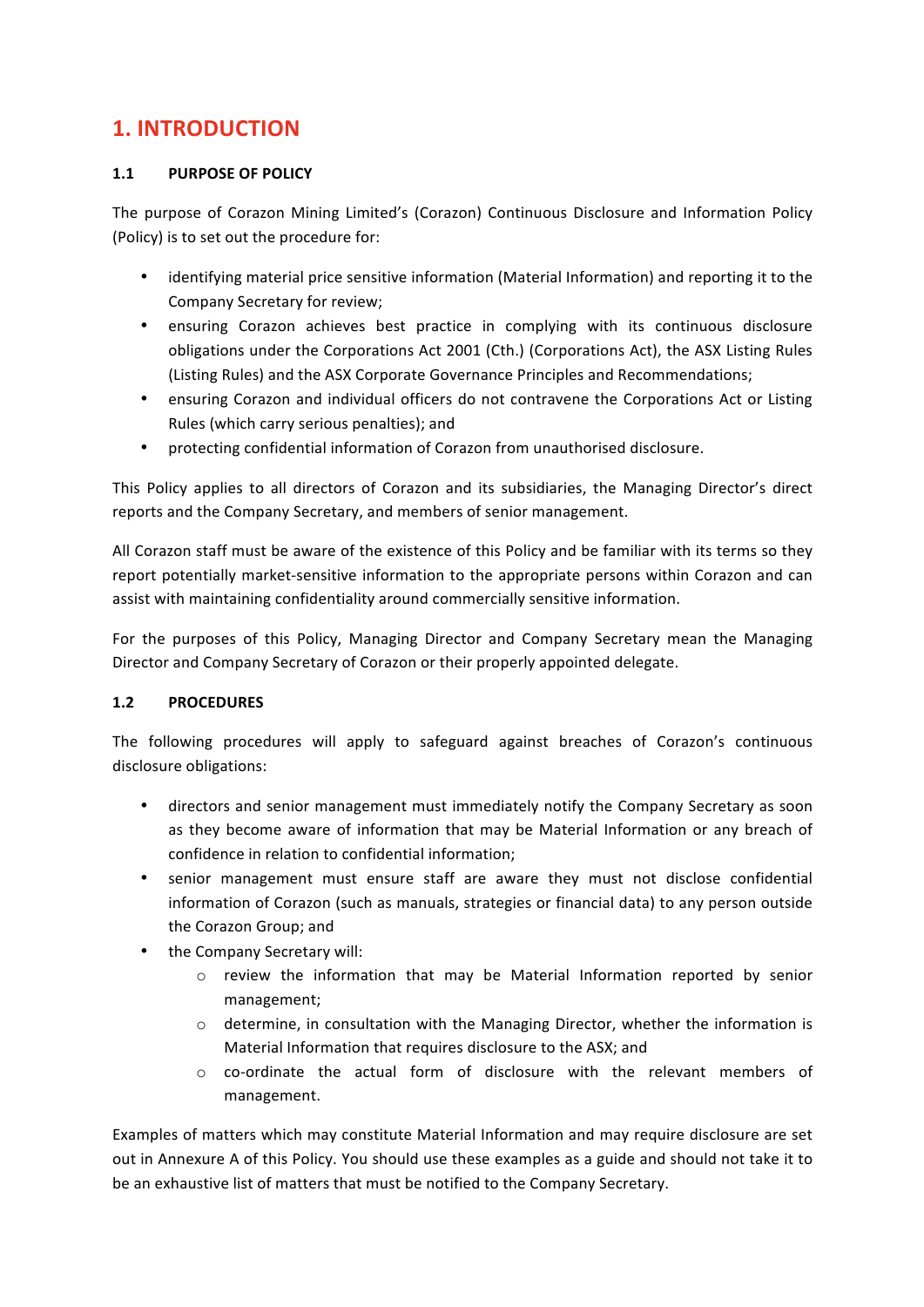# **2. LEGAL PRINCIPLES**

## **2.1 OBLIGATION TO DISCLOSE**

Under Listing Rule 3.1 and the Corporations Act, Corazon is required to notify the ASX immediately if it is, or becomes, aware of:

"any information concerning it that a reasonable person would expect to have a material effect on the price or value of the [company's] securities."

### **2.2 MATERIAL EFFECT ON THE PRICE OF SECURITIES**

A reasonable person will be taken to expect particular information to have a material effect on the price or value of Corazon's securities if the information would, or would be likely to, influence persons who commonly invest in such securities in deciding whether or not to subscribe for, buy or sell, the securities. As this is an assessment of market behaviour, advice may be required from a suitable expert.

### **2.3 AWARENESS OF INFORMATION**

Under the ASX Listing Rules, Corazon becomes aware of information if a director or executive officer of Corazon has, or ought reasonably to have, come into possession of the information in the course of the performance of their duties as a director or executive officer of Corazon.

The disclosure obligation applies not only to information of which the directors or executive officers are actually aware, but also information of which those persons ought reasonably to have been aware of.

Whenever a director or executive officer is in possession of information which may have a material effect on the price or value of Corazon's shares, the information should be immediately communicated in accordance with this Policy.

The disclosure obligation does not normally apply where information is generally available. However, the impact of certain information that is generally available in relation to Corazon may be such that it is likely to have a material effect on the price or value of Corazon's securities. If this is the case, the Company Secretary must, in consultation with the Managing Director, determine whether the disclosure obligation will apply and the impact or effect must be disclosed.

### **2.4 EXCEPTIONS TO ASX DISCLOSURE OBLIGATIONS**

Disclosure under Listing Rule 3.1 is not required where all of the following conditions are and remain satisfied:

- a reasonable person would not expect the information to be disclosed; and
- the information is confidential and ASX has not formed the view that the information has ceased to be confidential; and
- one or more of the following applies: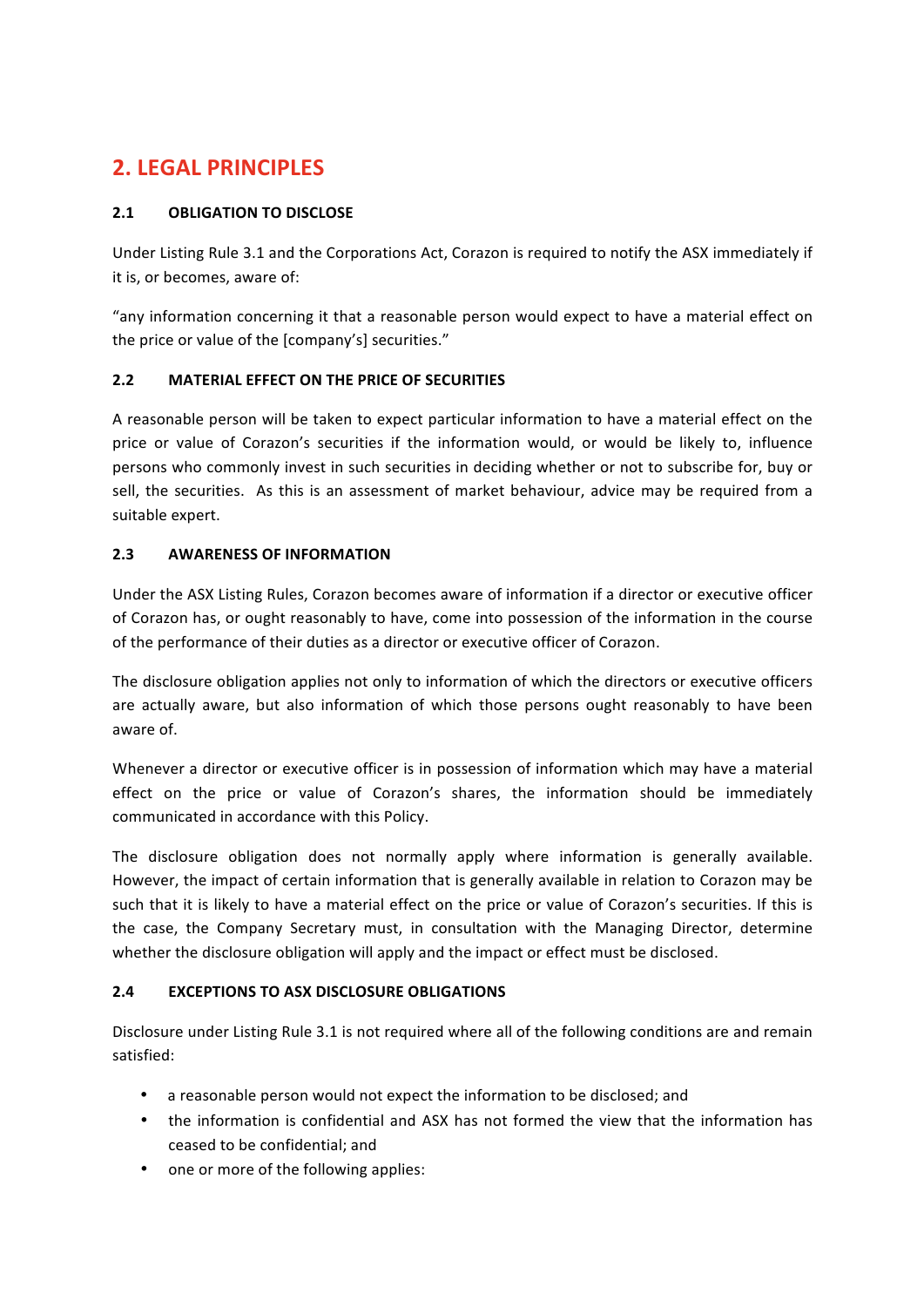- $\circ$  it would be a breach of a law to disclose the information;
- $\circ$  the information concerns an incomplete proposal or negotiation;
- $\circ$  the information comprises matters of supposition or is insufficiently definite to warrant disclosure;
- $\circ$  the information is generated for the internal management purposes of Corazon; or
- $\circ$  the information is a trade secret.

As soon as one of these three conditions is no longer satisfied (e.g. the information is reported in the media and is therefore no longer confidential), Corazon must immediately comply with its obligation under Listing Rule 3.1 to disclose the information to ASX. The obligation to disclose the information arises even though two of the above three requirements remain satisfied.

#### **2.5 CONTRAVENTION AND LIABILITY**

A breach of Corazon's continuous disclosure obligations can result in criminal and civil liability under the Corporations Act including fines and adverse publicity orders and claims for compensation by persons who have suffered loss as a result of the contravention (such as those who traded securities in the period the market was not properly informed).

In addition, Corazon's officers (including directors), employees or advisers who are involved in a contravention may also face criminal and civil liability. The criminal penalty for an individual may be a fine, imprisonment, or both.

ASIC also has the power to issue administrative orders known as infringement notices (with significant financial penalties) where ASIC considers a company has contravened the continuous disclosure regime.

# **3. DISCLOSURE REPORTING PROCESSES**

#### **3.1 INTRODUCTION**

Corazon's reporting system encompasses:

- regular internal reporting which may identify matters requiring disclosure;
- reporting of events occurring between regular reporting which may identify matters requiring disclosure; and
- processes for regularly reviewing Corazon's compliance with its continuous disclosure obligations.

#### **3.2** RESPONSIBLE PERSON

Corazon has nominated the Company Secretary as the person with primary responsibility for all communication with the ASX in relation to Listing Rule matters.

Specifically, the Company Secretary is responsible for:

• liaising with the ASX in relation to continuous disclosure issues;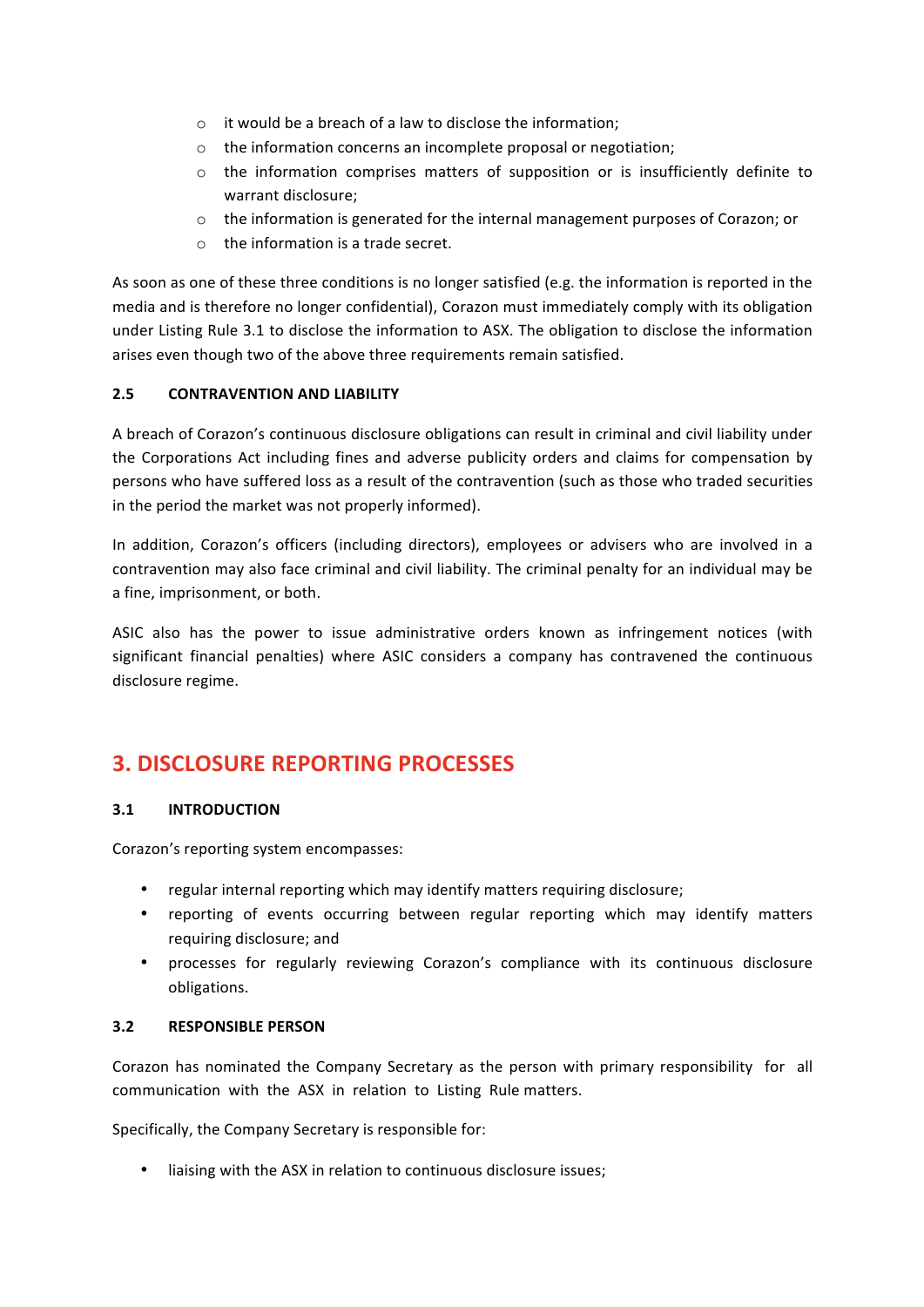- ensuring Corazon's system for the disclosure of Material Information to the ASX in a timely fashion is operating effectively and this Policy is being complied with;
- reviewing proposed announcements by Corazon to the ASX and supervising the sign-off process for ASX releases;
- liaising with the Board of Directors, as appropriate, in relation to the disclosure of information;
- keeping a record of all ASX and other releases that have been made;
- periodically reviewing Corazon's disclosure procedures in light of changes to the Listing Rules or Corporations Act and recommending any necessary changes to the procedures; and
- preparing regular disclosure reports to the Board of Corazon which advise of:
	- $\circ$  material matters considered and the form of disclosure (if any);and
	- o any material changes to Corazon's continuous disclosure processes.

### **3.3 YOUR OBLIGATIONS**

As soon as you become aware of information that:

- is not generally available (i.e. the information in question has not been included in any Quarterly or Annual Report or other ASX Release); and
- may be price sensitive (i.e. is likely to have a financial or reputational impact upon Corazon that may be considered material).

You must provide to the Company Secretary the following information:

- a general description of the matter;
- details of the parties involved;
- the relevant date of the event or transaction:
- the status of the matter (e.g. final/negotiations still in progress/preliminary negotiations only);
- the estimated value of the transaction;
- the estimated effect on Corazon's finances or operations: and
- the names of any in-house or external advisers involved in the matter.

### **3.4 CORRECTING A FALSE MARKET**

In addition to the positive disclosure obligation under Listing Rule 3.1, where the ASX considers there is, or is likely to be, a false market in an entity's securities, it may ask the entity to give it information to correct or prevent the false market. The entity must then comply with ASX's request by giving it the information needed to correct or prevent the false market.

Examples of where ASX considers there would be a false market in Corazon's securities include:

- Corazon has information it has not disclosed to the market because it falls within the exception from Listing Rule 3.1;
- there is reasonably specific rumour or media comment in relation to Corazon that has not been confirmed or clarified by an announcement to the market by Corazon; and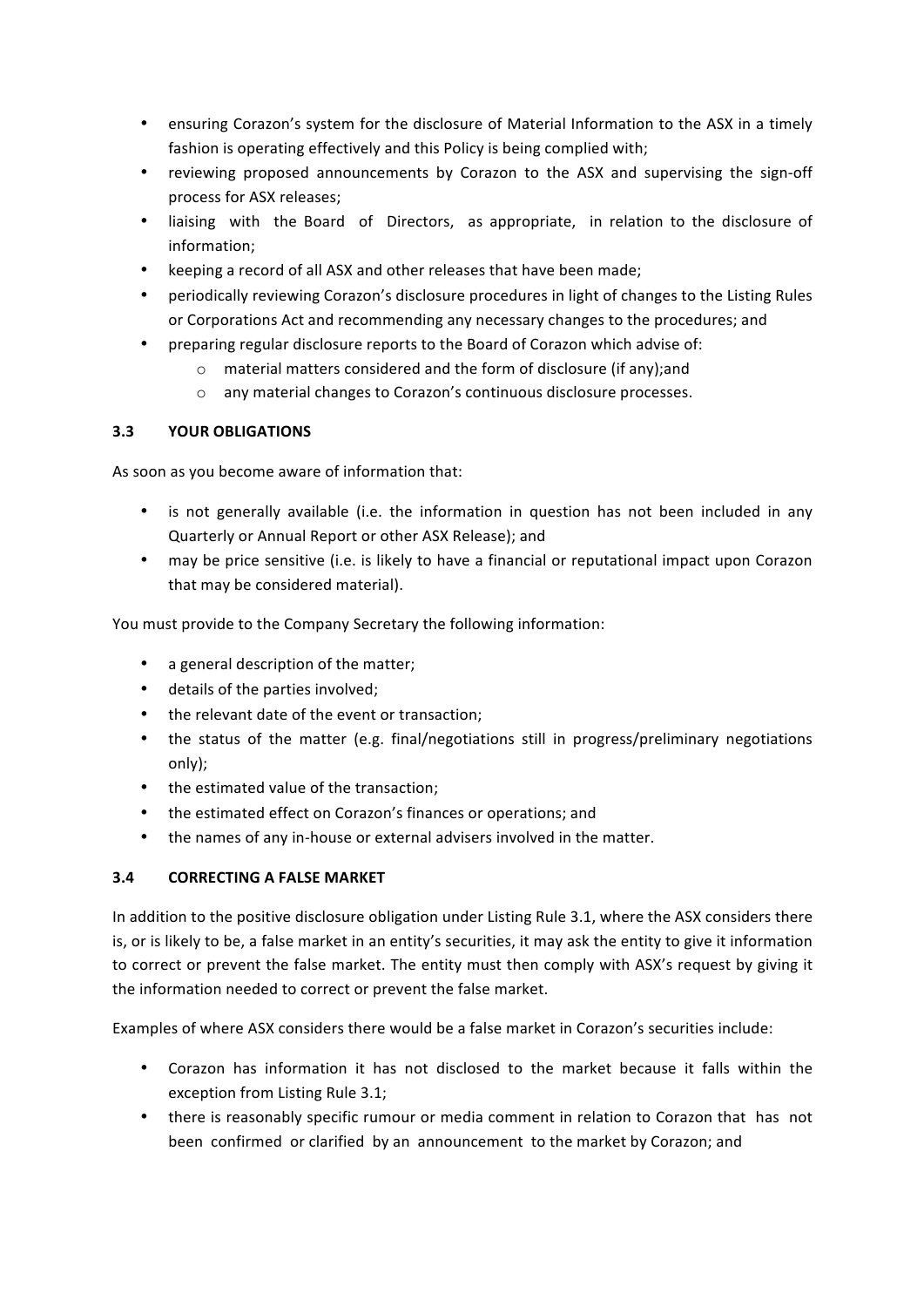• there is evidence the rumour or comment is having, or ASX forms the view the rumour or comment is likely to have, an impact on the price of the securities.

The obligation to disclose information in response to ASX's request applies even where an exception to disclosure under Listing Rule 3.1 applies.

#### **3.5 MEDIA SPECULATION**

The ASX interprets Listing Rule 3.1 as requiring Corazon to make a clarifying statement or announcement to the ASX in circumstances where Corazon becomes aware speculation or comment is affecting the price or volume of trading in Corazon's securities (this is one reason why maintaining the confidentiality of confidential information is so important for Corazon). Corazon is not required to respond to all media comment and speculation, however, when:

- media comment or speculation becomes reasonably specific; or
- the market moves in a way that appears to be referrable to the media comment or speculation.

Corazon has a positive obligation to make such disclosure as is necessary in order to prevent a false market in Corazon's securities and ensure investors are not trading on false or misleading information.

### **3.6 TRADING HALTS AND SUSPENSION OF QUOTATION**

The ASX requires Corazon to consider whether a trading halt or suspension of quotation of securities is appropriate where it is not possible to properly inform the market without disclosing highly sensitive or confidential information.

The ASX may impose a trading halt or a suspension in the interests of ensuring the market is trading on an informed basis.

If Corazon is not able to make an announcement, or is concerned such an announcement is not sufficient to properly inform the market, Corazon will ask ASX for a trading halt for up to two trading days (refer to ASX Guidance Note 16 - Trading Halts). Corazon may consider asking ASX to suspend trading in its securities where appropriate.

Corazon will view the trading halt mechanism as a tool of good disclosure policy, to be used in the interests of a fully informed, fair and transparent market. Corazon will view a trading halt as an appropriate way of managing an unexplained price and/or volume change until an announcement can be made. Corazon will view a trading halt as being specifically designed by ASX to protect listed entities from premature disclosure in cases where a more detailed announcement is imminent.

### **3.7 LEAKS, RUMOURS AND INADVERTENT DISCLOSURE OF INFORMATION**

### **3.7 (a) Leaks, rumours and inadvertent disclosure**

Corazon's general policy is not to respond to reports or rumours published by analysts, fund managers or reporters. From time to time, however, it may be necessary to respond to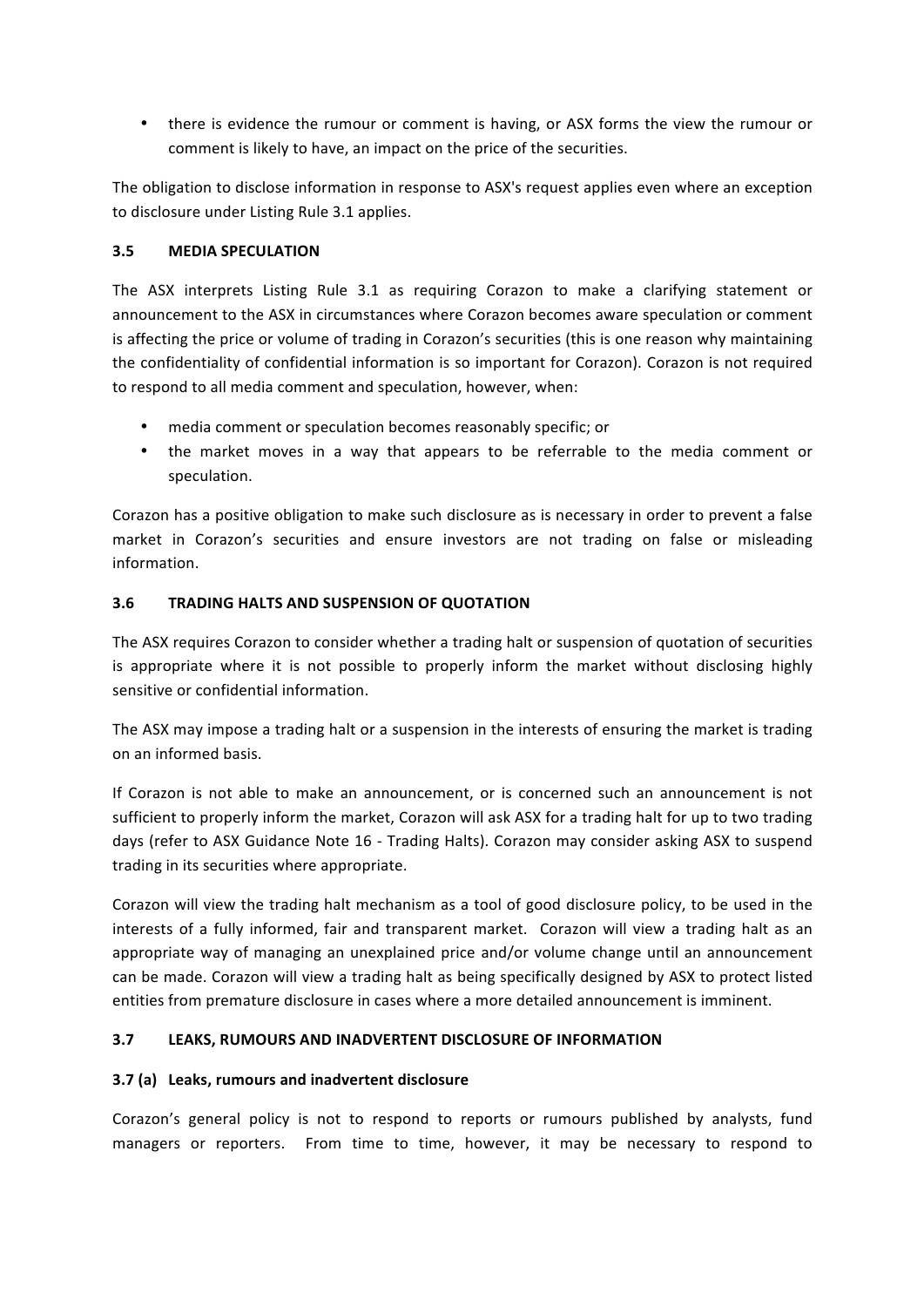unauthorised disclosure of information or market rumours concerning Corazon if the information or rumours are material.

All instances of unauthorised or selective disclosure or rumours should be reported to the Managing Director and the Company Secretary, as soon as they become known. Corazon must be able to promptly determine whether any correcting statement should be issued and to respond to requests by the ASX.

### **3.7 (b) Assessment of Corazon's response**

When a matter is reported, the Company Secretary will discuss the significance of the matter and possible disclosure responses with the Managing Director.

### **3.7** (c) Referral of enquiries about market rumour/speculation

Any queries made by the ASX, the media, analysts, brokers, shareholders or the public about a market rumour concerning Corazon or regarding information that is subject to this Policy must be referred to Managing Director or the Company Secretary.

Queries from the ASX, particularly under the "false market" rules, are likely to be directed to the Company Secretary and will require a timely response. In these circumstances, the Company Secretary may need to contact the Managing Director immediately.

The only person(s) authorised to speak to the media or any other person outside Corazon about information that is subject to this Policy or market rumours regarding Corazon are:

- the Chairman;
- the Managing Director;
- a member of senior management with delegated authority from the Managing Director or by the Board; and
- the Company Secretary (particularly in regard to analysts, brokers, shareholders ASIC or the ASX).

Each person listed above will use their best endeavours to liaise with the other persons listed (as applicable) prior to such communication.

### **3.7 (d) Release of Information by Corazon**

To ensure Corazon approaches its continuous disclosure obligations consistently, and information is not released publicly prior to its disclosure to ASIC or the ASX, it is important:

- no one other than the Company Secretary releases information to, or communicates with, ASIC or the ASX unless specifically authorised to do so by the Managing Director. This includes responding to market rumours, leaks of sensitive information and inadvertent disclosures; and
- any employee proposing to disclose information about Corazon publicly, such as at a private meeting, must:
	- $\circ$  inform the Managing Director and the Company Secretary of the information to be disclosed, to ensure Corazon's disclosure obligation is not breached;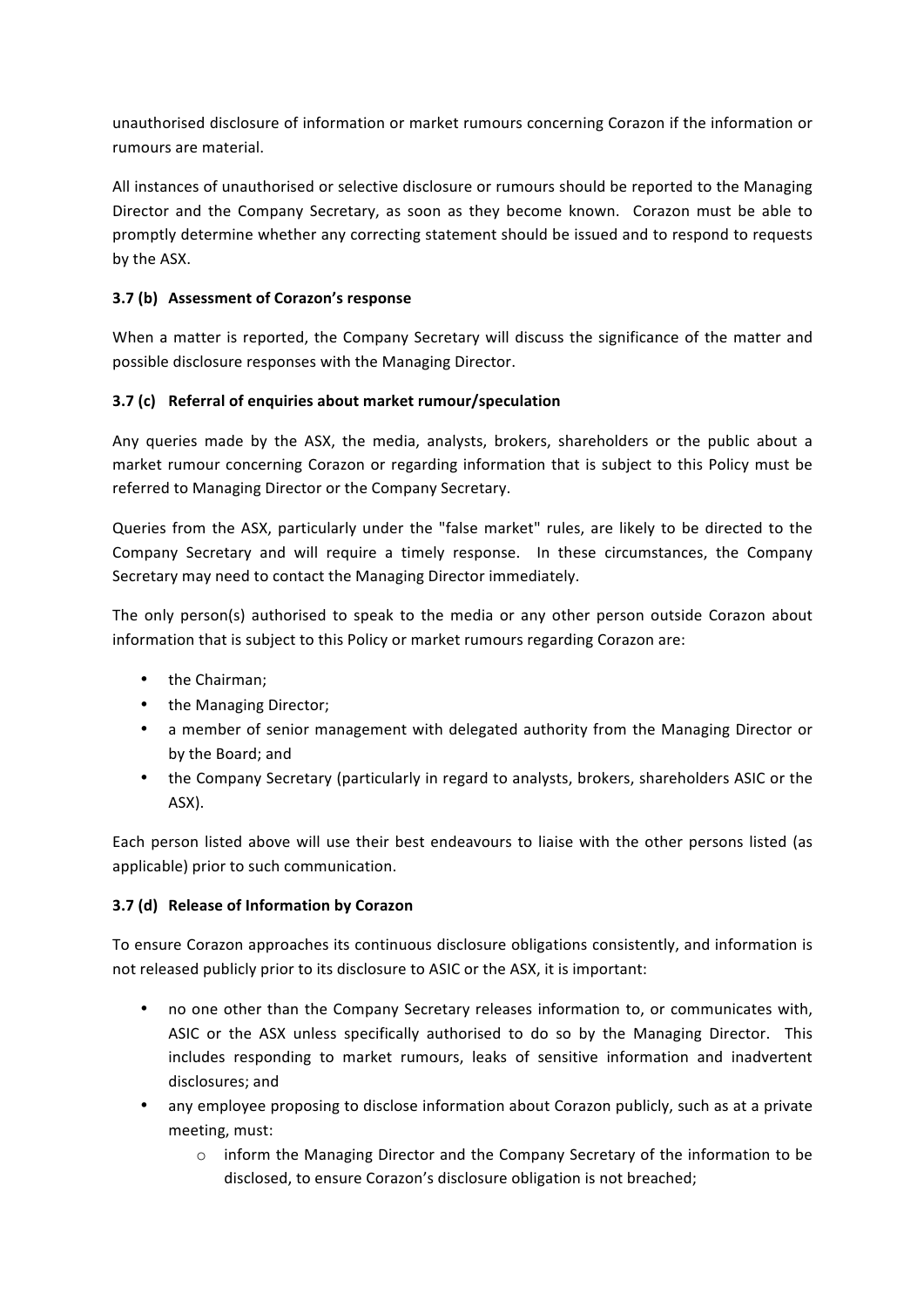- $\circ$  provide the Managing Director and the Company Secretary with a copy of any presentation slides or other documents to be used, for timely release to the ASX and posting on the website (as appropriate);
- $\circ$  only discuss information that has been released to the ASX or is not of a material nature;
- $\circ$  decline to respond to, or take on notice, any question the answer to which would require disclosure of Material Information until the information has been disclosed to the ASX; and
- $\circ$  particularly in discussions with analysts, not comment on any financial projections other than to correct errors in publicly available factual information and underlying assumptions.

### **3.8 SIGN-OFF OF ASX RELEASES**

The Company Secretary will liaise with the Managing Director to release ASX announcements in relation to the form of any ASX releases.

All presentations should be reviewed and checked for accuracy, completeness, balance and consistency by the Managing Director. Presentations should also be vetted by the Company Secretary, particularly for any Material Information that has not been released to the ASX. Any such information identified is to be released to the ASX and placed on the Company's website.

All ASX releases should be reviewed and checked for accuracy, completeness, balance and consistency by the Managing Director. All ASX releases by Corazon must be authorised by the Managing Director and Company Secretary prior to being transmitted to the ASX Company Announcements Office for release to the market.

In addition, all ASX releases relating to the following matters must also be authorised by the Board:

- the financial results, forecasts or expectations of Corazon;
- changes to board or executive composition or roles; and
- announcements in relation to significant transactions by Corazon (such as material asset acquisitions or disposals, fundraisings or takeover bids) or developments which may impact upon the corporate standing or reputation of Corazon (such as material litigation by or against Corazon, major OH&S occurrences or major environmental breaches).

#### **3.9 ANALYST / MEDIA BRIEFINGS**

Information or presentations provided to, and discussions with, analysts, industry or professional bodies or any other person, are also subject to the continuous disclosure policy.

Material Information must not be selectively disclosed (e.g. to analysts, industry or professional bodies, the media, customers or any other person) prior to being announced to the ASX. If you are proposing to present any Material Information to analysts, professional bodies, the media or customers, you should ensure copies of your material are provided to the Company Secretary and Managing Director prior to presenting that information externally. See 3.7(d) above.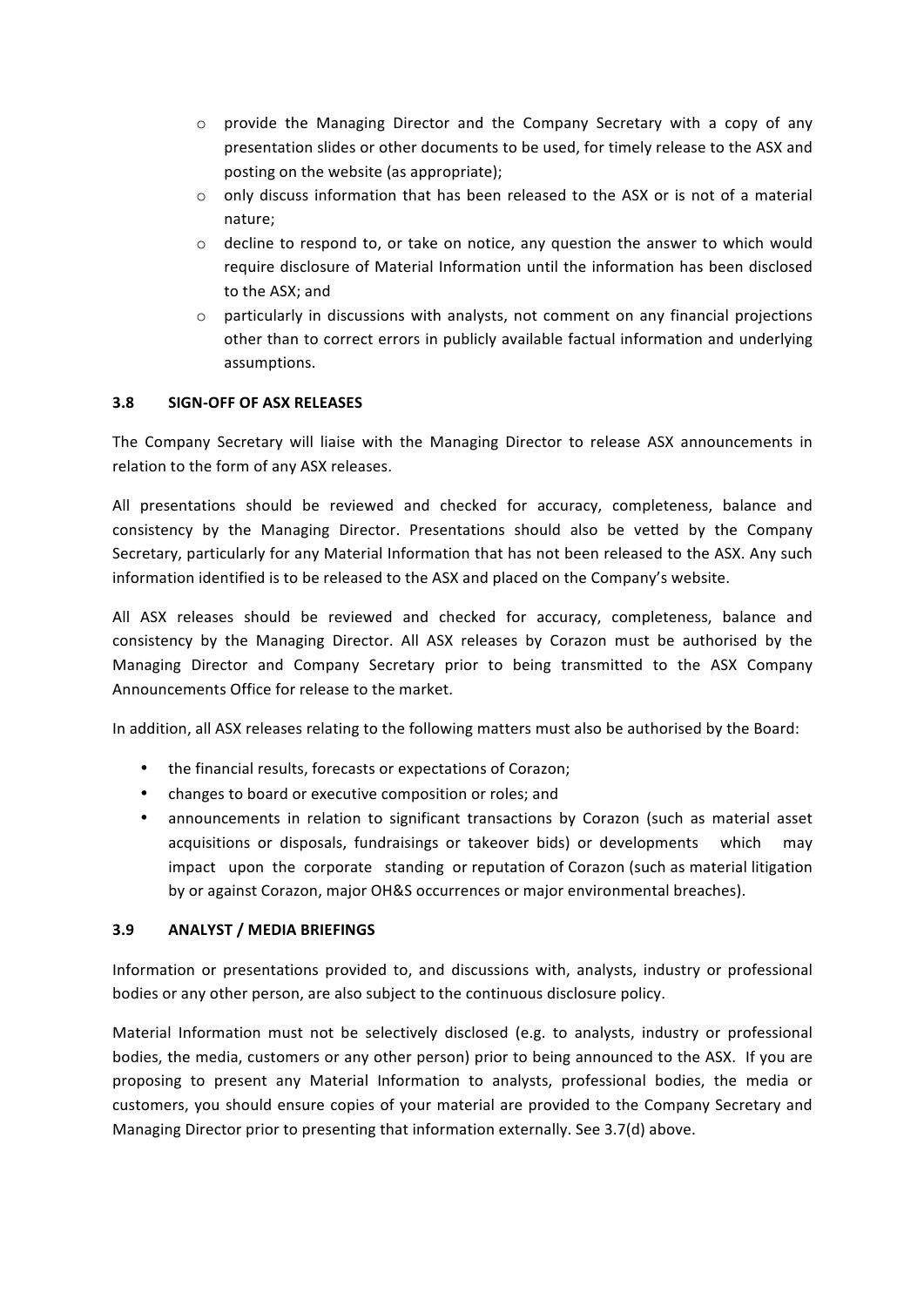All enquiries from analysts must be referred to the Company Secretary and the Managing Director. All material to be presented at an analyst briefing must be referred through the Company Secretary and the Managing Director prior to briefing.

All enquiries from the media must be referred to the Chairman and the Managing Director.

All media releases and material to be presented (e.g. at seminars) must be referred through the Company Secretary and the Managing Director prior to release to the media or other professional bodies.

#### **3.10 INTERVIEW / BRIEFING BLACK-OUT PERIOD**

No employee may give a media interview or make a presentation to a media or industry group without the specific permission of the Managing Director (or, in the Managing Director's absence, the Company Secretary).

An employee who is given permission in accordance with the above paragraph to give an interview or make a presentation must notify the Managing Director and Company Secretary of the date and time for the interview and must give a copy of any presentation to the Managing Director and the Company Secretary for review.

The Managing Director, in consultation with the Board, may impose additional periods in which interviews may not be given or presentations made without the specific permission of the Managing Director (or, in the Managing Director's absence, the Company Secretary). You will be notified of any such additional interview/briefing black-out period.

#### **3.11 SHAREHOLDERS**

It is the policy of the Company to communicate effectively with its shareholders by giving them ready access to balanced and understandable information about the Company and making it easier for them to participate in general meetings.

Copies of the Company's annual report, quarterly and half yearly reports are provided to the ASX and placed on the website. Copies of these reports are sent to any shareholder or interested party requesting a copy.

Notices of meetings are mailed to all shareholders and are also placed on the Company's website. Notices of meeting are to be as easily read and understandable as possible, however they must comply with the legal requirements contained in the Corporations Act and the ASX Listing Rules.

#### **3.12 THE COMPANY'S WEBSITE**

All information disclosed to the ASX is placed on the Company's website as soon as it is disclosed to and acknowledged by the ASX. When analysts are briefed on the Company's activities, any information provided in the presentation (if material and not previously released) is released to the ASX and placed on the Company's website.

Corazon will disclose this Policy on its website.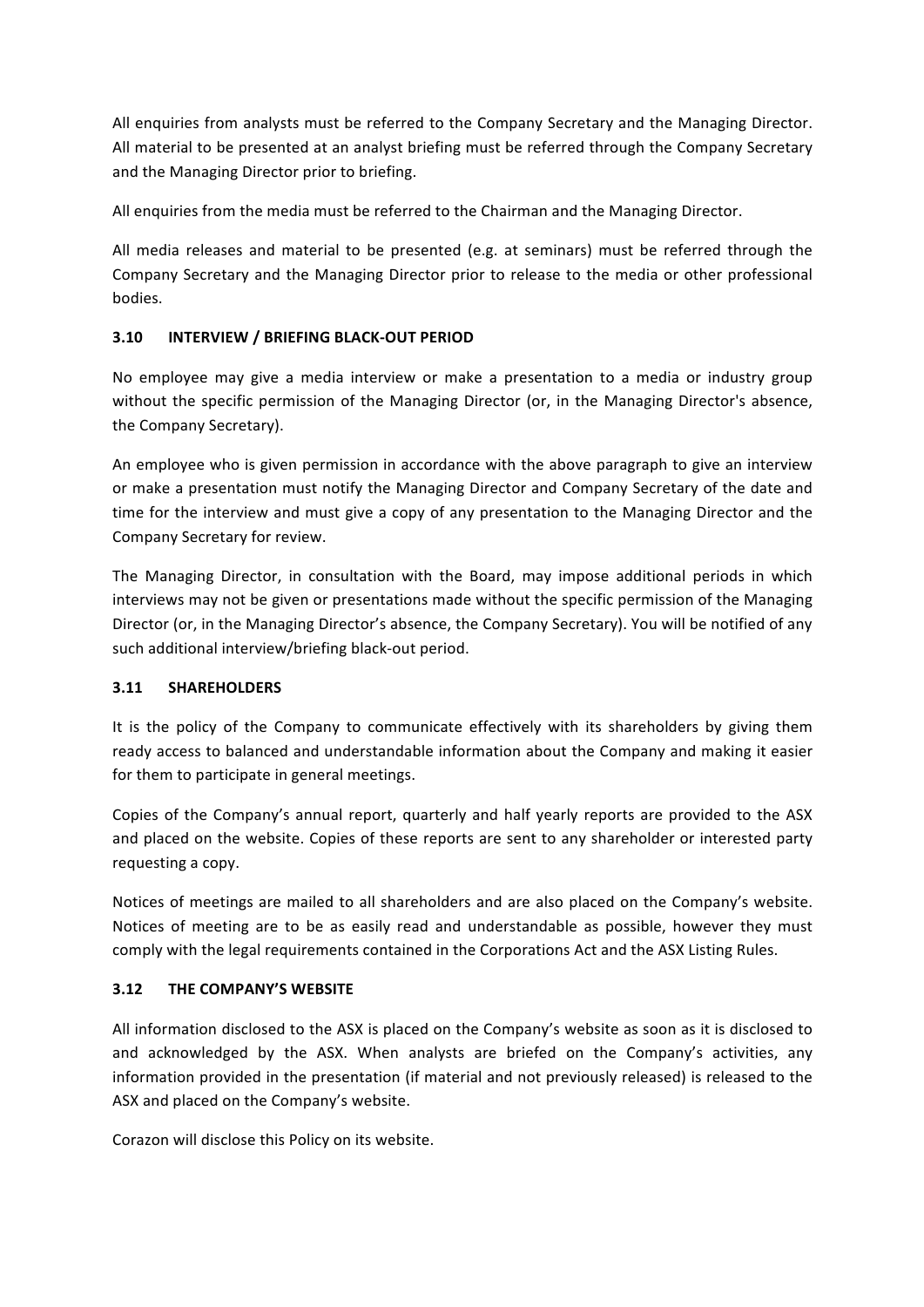# **4. CONFIDENTIAL INFORMATION**

#### **4.1 YOUR OBLIGATIONS**

Each director of Corazon and its subsidiaries, the Company Secretary and any member of senior management who is most likely to be in possession of, or become aware of, confidential information must ensure staff (for whom they are responsible) are aware, and periodically reminded, of their obligations of confidence to Corazon in relation to confidential information and the importance of confidentiality in relation to the public market for Corazon's shares.

#### **4.2 PROTECTING THE CONFIDENTIALITY OF INFORMATION**

If a decision is made by the Managing Director or Company Secretary that Material Information does not need to be disclosed on the basis that an exception applies and the information remains confidential, the confidentiality of that information must be maintained. Accordingly, each director and employee (as well as each adviser and consultant) who possesses that information must continue to preserve the confidentiality of that information in accordance with the Corazon Code of Conduct and their terms of employment (as applicable), including by:

- refraining from discussing that information with, or divulging that information to, any person who is not authorised to receive that information; and
- ensuring any documents or other written material in their possession in relation to that information are properly and securely stored and are not disclosed to an unauthorised person.

#### **WHO TO CONTACT**

If you are in any doubt regarding the operation of this Policy, you should contact the Company Secretary of Corazon, Attention: Company Secretary.

#### **Approved by the board**

| Adopted:  | 29 June 2015   |
|-----------|----------------|
| Reviewed: | September 2021 |